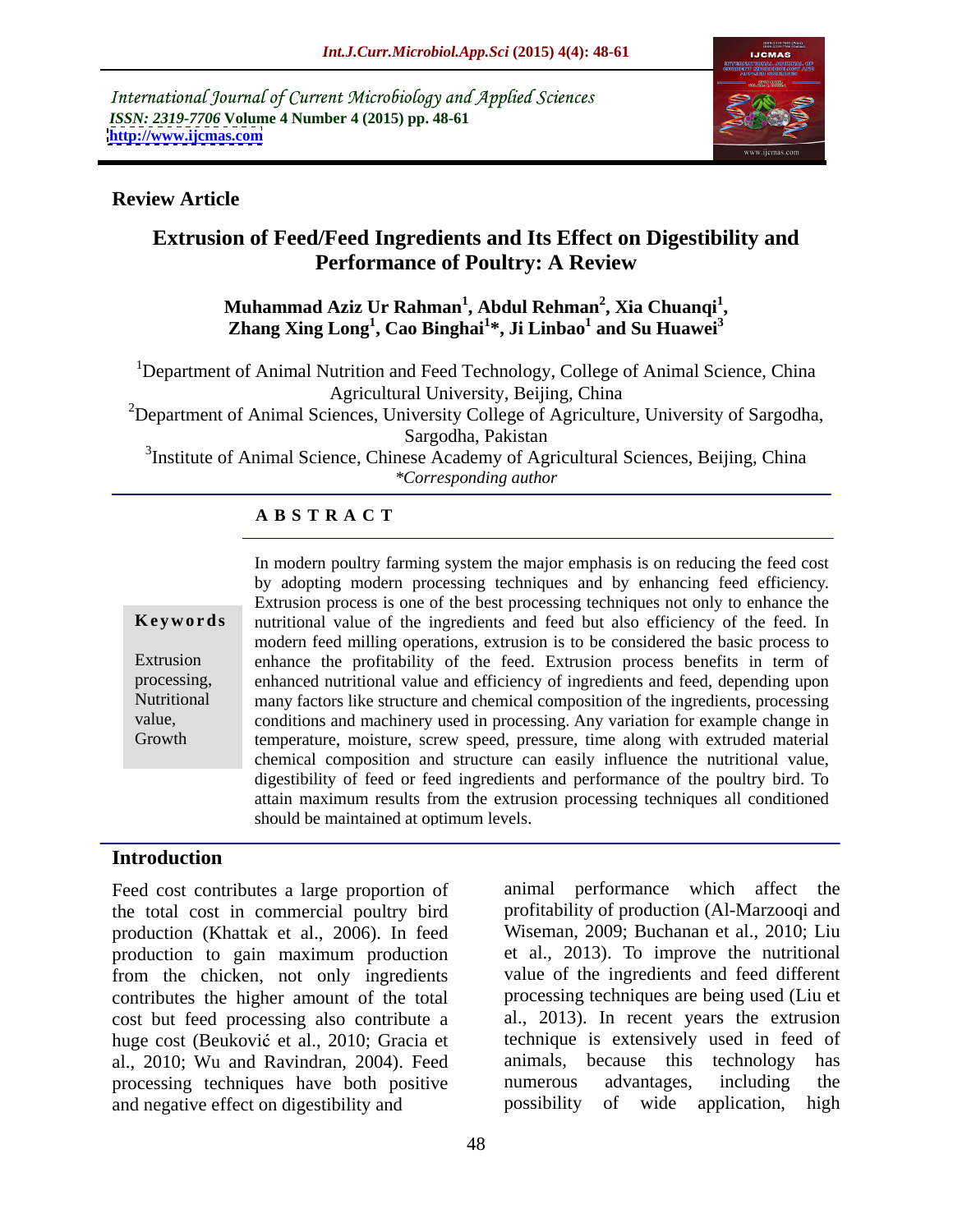productivity, energy efficiency and high quality of the resulting product(Brenes, Viveros, Centeno, Arija, & Marzo, 2008; Huff, 1997) can easily influence the Moritz et al., 2005). Extrusion may increase digestibility of feed or feed ingredients. So, digestibility of starch by starch to achieve better results from the extrusion gelatinization, melting, fragmentation, process optimum conditions should be destruction of antinutritional factor and maintained. making starch easily accessible to digestive Havenaar, Hendriks, & van der Poel, 2007; Liu et al., 2013; Ljokjel, Sorensen, 2001). Extrusion may alsobe able to increase the better digestibility, intake, feed

It is not always seen that extrusion increase the digestibility of starch and protein. Some ingredients or feed (G. H. Chiang, 1983; chicken(Ljubojević, N. Milošević, S. Gidley, 2010; Plavnik & Sklan, 1995; Saalia 1985).Extrusion cooking may be defined as proteiniousfood or food materials are mechanical shear. Any variation in this process for example change in temperature, moisture (Wood, 1987) screw speed(M. What is extrusion? Bhattacharya & Hanna, 1985; B. Y. Chiang & Johnson, 1977)pressure, time along with Extrusion process is short time high-

structure(Becker, Hill, & Mitchell, 2001; Colonna & Mercier, 1985; Lin, Hsieh, & to achievebetterresults from the extrusion maintained.

enzymes (Abd El-Khalek & Janssens, 2010; Gelatinization of starch, structural changes Dust et al., 2004; Lankhorst, Tran, in protein and amino acid, denaturation of Storebakken, & Skrede, 2004; Murray et al., features of extrusion process which leads to digestibilityvalue of proteins, amino acids conversion ratio and production in poultry and nitrogen (Al-Marzooqi & Wiseman, birds. Many researchers have reported 2009; Cheftel, 1979; Sagum & Arcot, 2000). Extrusion process in uences protein digestibility by denaturation of protein, chicken(Amornthewaphat, Lerdsuwan, & modification of side chains of amino acids Attamangkune, 2005; Marsman et al., 1997; and denaturing of antinutritional factor. Moritz et al., 2005; Nageswara and Reddy, Denaturation of protein leads to increased 2004). They attributed better performance to digestibility (Cheftel, 1979). improvedgelatinization, intake, digestibility, time it has no effect or may reduce the food/ingredients have no effect or have protein and starch digestibility of the feed adverse effect on performance of the Dahlin & Lorenz, 1993; Hurrell & Bjedov, & V. Stanaćev, 2011; Naber & Carpenter, 1981; Ljokjel, Harstad, & Skrede, Touchbur.Sp, 1969; Sloan, Bowen, & 2000; Mahasukhonthachat, Sopade, & Waldroup, 1971). These results were & Phillips, 2011; Skrede & Krogdahl, and chemical composition of the ingredients a short time high-temperature process in poultry. This review is based on some which moistened, starchy and/or question like what is extrusion. Is there any plasticized and cooked in a tube with the ingredients/feed nutritive value due to help of moisture, temperature, pressure and extrusion? How poultry bird responds when anti-nutritional factors along with sterilization of ingredients are the main the better digestibility, intake, feed positive effect of extrusion on the performance of the removal of anti-nutritional factors and good quality of extruded feed or ingredients. However, sometimes extruded chicken(Ljubojević, N. Milošević, S. associated to different extrusion condition which influence the performance of the positive or negative effect on the fed extruded feed/ingredients?

## **What is extrusion?**

extruded material chemical composition and temperature process in which moistened,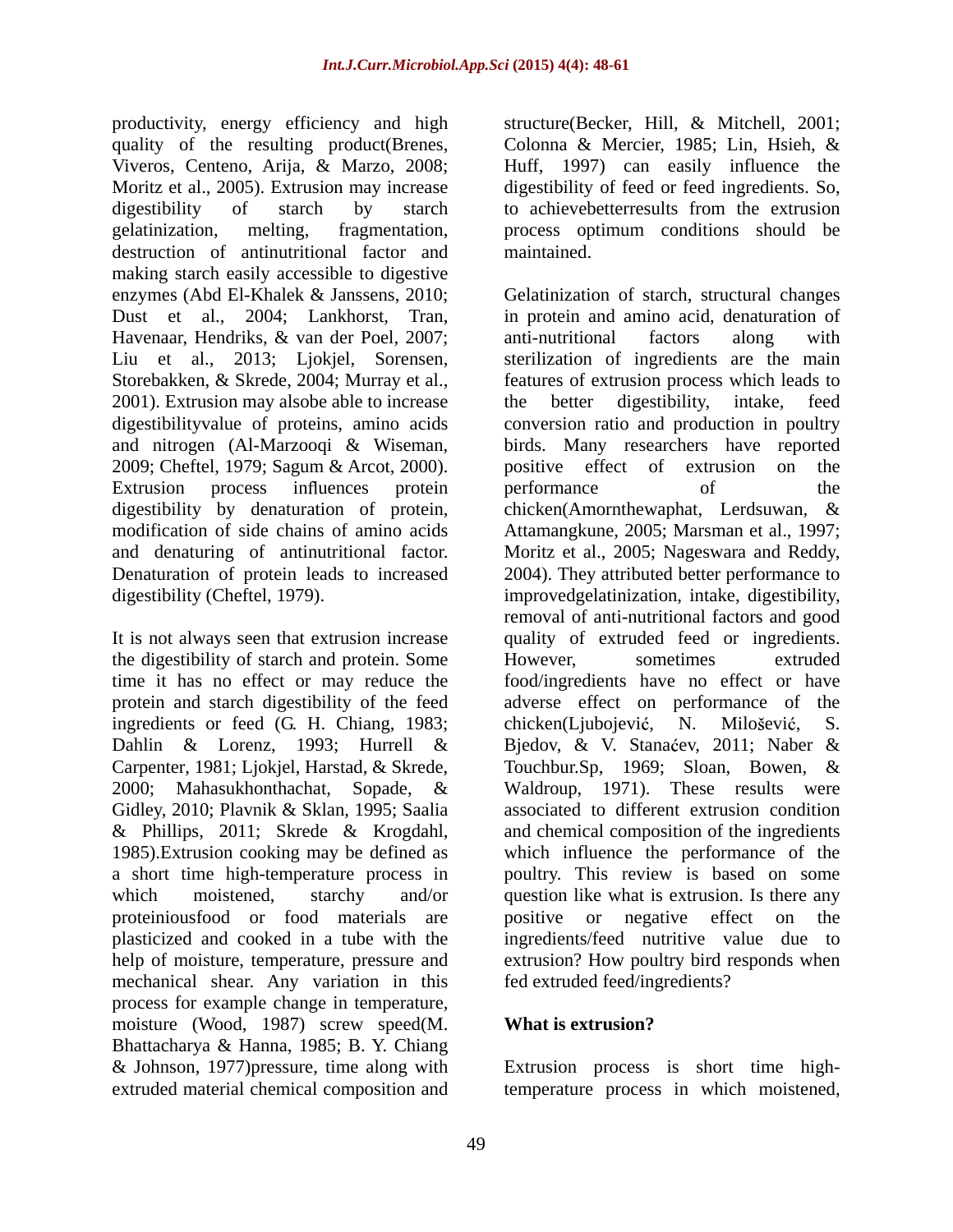starchy and/or proteinious food or food and screw configuration) and raw-material materials are plasticized and cooked in a characteristics (composition, particle size). tube with the help of moisture, temperature, pressure and mechanical shear. This process results in molecular transformation and reported that break covalent bond in starches which only contain functional properties of food/ingredients and  $\qquad$  role in gel formation process. The of anti-nutritional factors (tannin, phytate, Eastman, Orthoefer, & Solorio, 2001; Liu et al., 2013). Due to increased application of the extrusion, physic-chemical, function, and nutritional effects of extrusion process are considered to be of high importance. The destruction of anti-nutritional factors. destruction of anti-nutritional factors, Higher level of moisture in the feed, food or reduction of the losses of nutrient along with ingredients of feed/food results in higher increasing digestibility of the starch and degree of gelatinization when combined protein are considers the bases of extrusion with higher temperature. That is the reason; process. It has also been reported by increasing moisture content leads to higher different investigators that extrusion process degree of hydrolysis (Hakulin, Linko, Linko, have both positive and negative effects on food or feed ingredients/mixture nutritional observed in his studies that higher moisture quality under different extruder conditions content (30-50%) leads to efficient (temperature, feed moisture, screw speed gelatinization. Furthermore, limited amount

### **Starch Starch Starch** *Starth Starth*

chemical reactions within the processed feed Starchesare polysaccharides made of basic or ingredients. This processing technology unit of glucose which are linked together has positive impact as compared to other and form long chains. Amylose and heat treatment because of mechanical amylopectin are the two types of starch shearing. These mechanical shearing molecule. In most natural starch Amylose treatments break covalent bond in (linear) is average 20-30% of the starch. It is biopolymers, disrupt complex structure, and not true for all kind of starch for example mix thefood/ingredients. (Bjorck, Asp, Waxy corn starch contains only amylopectin Birkhed, & Lundquist, 1984) in their studies (branched). There are also examples of other biopolymers, disrupt complex structure, and amylose.Presence of these two kinds within mixing of food/ingredients by mechanical the grains give them specific properties shearing treatment facilitate change in the during cooking process and leads a major or texturize them.Furthermore, the extrusion contribution of amylose and amylopectin in process has also positive impact in term of gel formation gives viscosity to the cooked denaturing of harmful enzymes, inactivation material.Plant stores energy in the form of trypsin inhibitor, haemagglutanin) and also These grains are the store house of energy sterilize the final product of for plants. Rice, wheat and corn are the extrusion(Bhandari, D'Arcy, & Young, 2001; major sources of starch in poultry feed. It is Carvalho & Mitchell, 2000). This extrusion hot easy for mono-gastric species including process is used in many different places and poultry to digest the grain starch easily. A lot having different application and extensively of studies indicate that extrusion process used in food and feed have significant effect on the starch industry(Amornthewaphat et al., 2005; digestibility in the mono-gastric animals. starches which only contain role in gel formation process. starch like rice wheat corn and other grain.

# **Factor affecting Gelatinization**

## **Moisture Content**

Seiler, & Seibel, 1983). (Wood, 1987)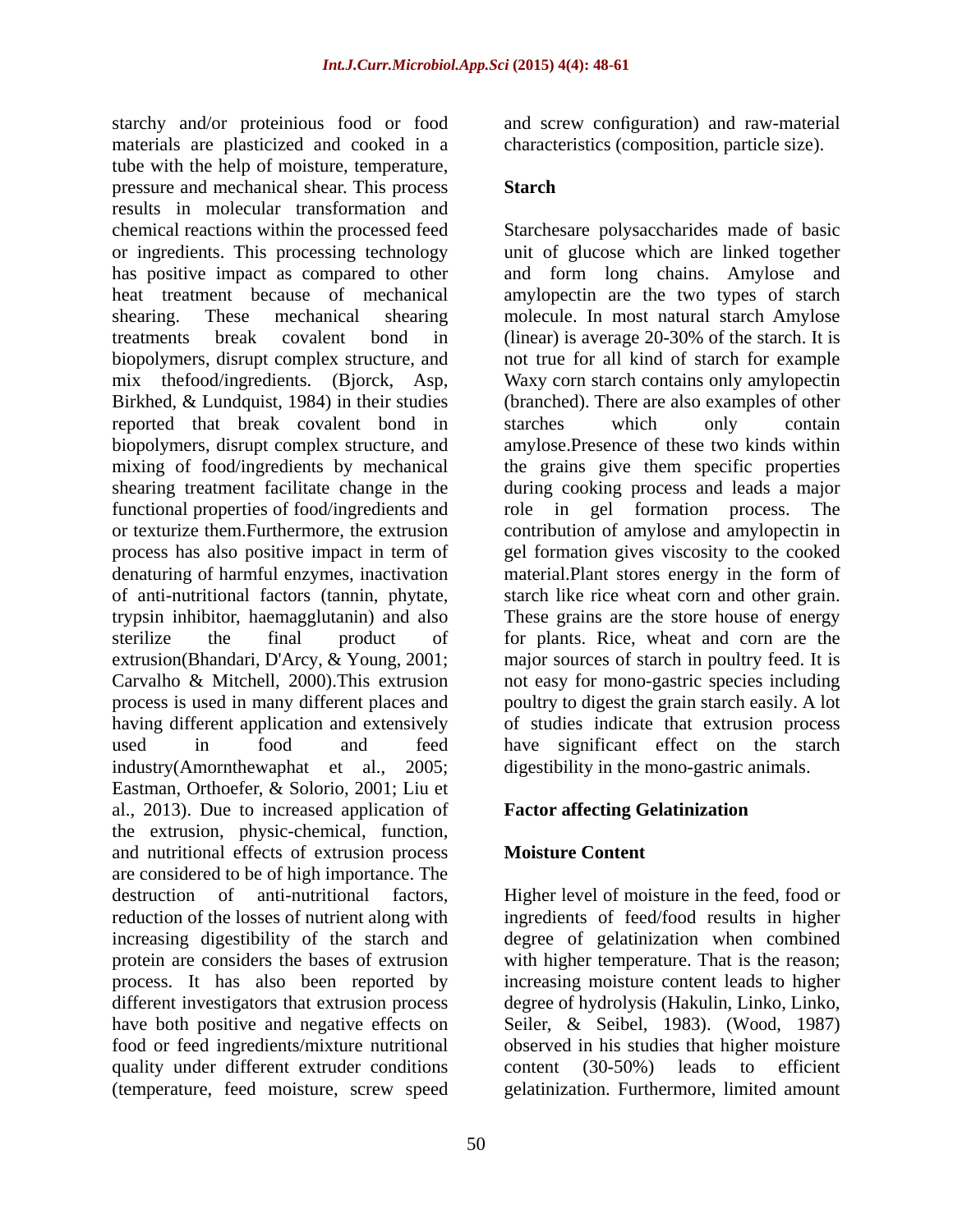of water or solvent in the substrate required 2007) reported starch lipid interactions increase water content reduce the Ghiasi, Varrianomarston, & Hoseney, 1982). gelatinization of products during the process required for complete gelatinization, and

Amylose and amylopectin quantity within Monoglycerides and free fatty acids are the cereals grains affect the gelatinization more susceptible to make these kinds of process. Cereals are more resistant to complexes as compare to triglycerides gelatinization with high amylose content during the extrusion processing as compared to cereals having the moderate to high content of amylopectin. Starches which are high in amylopectin are easy to swell as Processing time and screw speed of the compare to starch rich in amylose, amylose containing starch during extrusion loss order egelatinization of the extrudate. (Jain, within the granules, followed by its D.Mridula, & Neharika, 2013)reported that destruction(Colonna & Mercier, 1985). Screw speed alters the physical<br>There is also opposite finding about this characteristics of the extrudates. (Basediya, study that higher temperature is required for Pandey, Shrivastava, Khan, & Nema, high and low amylopectin starch barley as 2013)reported that during extrusion process compare mid-range barely. speed ofextruder influence the nutritional

In cereals internal lipid have been shown study the decreased gelatinization was might interaction. (Mira, Persson, & Villwock, 1997) during study. They reported changes

higher heat for complete gelatinization(Sun, decrease starch swelling capacity. Many W. Yang, T. Siebenmorgen, A. Stelwagen, & other scientists also reported that starch-lipid Cnossen, 2002). At the same time other interaction decrease solubility and granule researcher (S. Bhattacharya, Das, & Bose, disruption (Bhatnagar & Hanna, 1994b; 1988; Lin et al., 1997)also reported that Galloway, Biliaderis, & Stanley, 1989; of extrusion. (Lund, 1981) indicated that, granules restricts the penetration of the usually, water to starch ratio 1.5:1 is water(Becker et al., 2001). (Hoover & water to starch ratio 0.3:1 may be required interaction and crystallite reorientation in for beginning of gelatinization process. normal maize, waxy maize, dullwaxy maize **Amylose to Amylopectin Ratio** moisture treatment. Amylose-lipid formation Ghiasi, Varrianomarston, & Hoseney, 1982). The amylo-lipid complex within starch Manuel, 1996) reported Amylose-lipid and amylomaize V starches by applying heat depends upon the material starch and lipid. (Bhatnagar & Hanna, 1994a).

## **Processing/Screw Speed**

**Lipids** elatinization has been reported by there effect on starch granules swelling and processing. They concluded that the reduced gelatinization properties. Increasing and starch gelatinization was due to less cooking decreasing the fat content effect the starch time caused by enhanced screw speed gelatinization in extrudates. (Lin et al., whichdecreased retention time of the sample 1997)reported significantly decreased starch in the extruder. Changes of screw speed gelatinization in extrudates when fat content resulted in changes of products temperature were increased in the byproduct. In this and variation in the temperature may be able be due to the presence of starch-lipid results have been reported by (Lin et al., extruder have also major effect on the gelatinization of the extrudate.(Jain, screw speed alters the physical characteristics of the extrudates. (Basediya, quality of the extrudates. Decrease starch gelatinization has been reported by researcher(B. Y. Chiang & Johnson, 1977) by increasing the speed of screw during to influence the starch gelatinization. Similar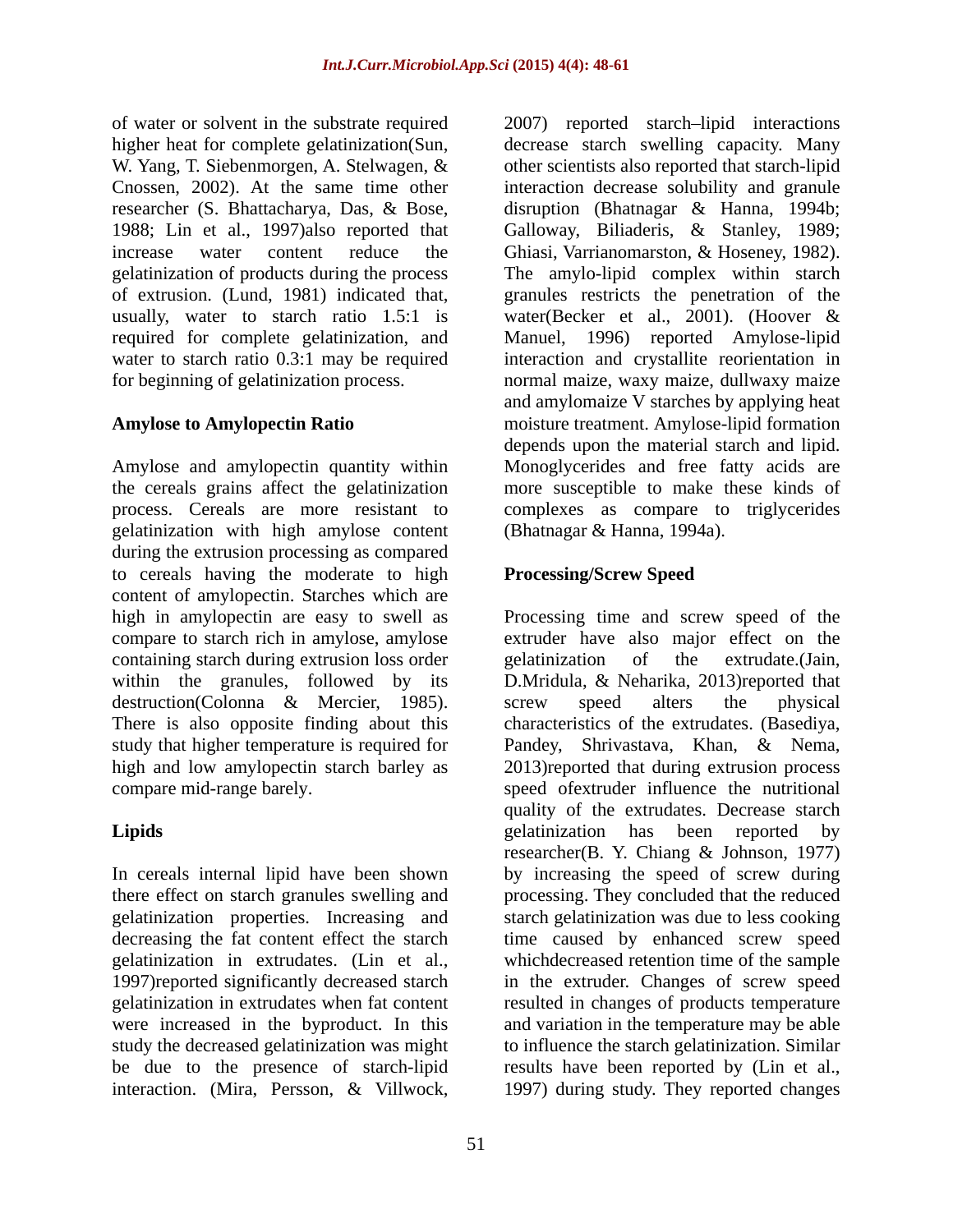instarch gelatinization caused by variation of Theore is the starch digestibility of Vanderpoel, 1993). Normally, shear forces

starch during extrusion process.Larger the 1999)reported that large starch granules results in greatergelatinization and within the endosperm have a higher significant rise in *in-vitro* gelatinizationcapacity than small granules starchdigestibility(Ljokjel et al., 2004; available for digestive enzymes (Goelema, & van der Poel, 1999).

factor for digestion of starch and is therefore considered as key factor to determine the (2009) reported increased starch<br>quality of starch in feed. Starch digestion is susceptibility for enzymatic breakdown in of feed in gastrointestinal tract of the animal. of corn showed an increase digestibility of

temperature due to screw speed.As gastrointestinal tract in poultry depends described earlier during extrusion process upon a lot of factors including amylose and screw speed is also one of the amylopectin ratio. Extrusion process is also factorsaffectingnutritional value of one of major factors affecting digestibility of substrate(Basediya et al., 2013). The screw starch by its gelatinization. (Nayak, Berrios, produces the shear force which is also one of & Tang, 2014)reported that extrusion the reasons to change the nutritional value of process is involved in the gelatinization extrudates(Marsman, Gruppen, & process. Other researchers(Lankhorst et al., are varied by changing the screw speed. carbohydrate can be modified by thermo- However, by changing the screw speed the mechanical treatment through gelatinization residence time is largely affected. or shift towards the resistant starch (Dust et Granule size **Startup Systematic amorphous** regions of starch Granule size has effecton gelatinization of join free hydroxyl group of the starch granule sizes, easier is to gelatinize and the may be due to its new crystallization or smaller granule size takes long time to get recrystallization or due to perfection gelatinized. (Chiotelli & Le Meste, 2002; ofstarch granules crystallization regions. Peng, Gao, Abdel-Aal, Hucl, & Chibbar, High temperature and moisture extrusion and hence reflectgreater crystallinity of large Murray et al., 2001; Zimonja and Svihus, granuleas compare to small starch granules. 2009) and *in-vivo* starch digestibility (Nalle The process of extrusion reduces particle et al., 2013; Zimonja and Svihus, 2009). size and changes the crystalline structure of (Nalle et al., 2013) reported enhanced the starch which makes starch more apparent illeal starch digestibility in their Smits, Vaessen, & Wemmers, 1999; due to extrusion is increased due to Thomas, Huijnen, van Vliet, van Zuilichem, gelatinization and by making starch more **Effect of extrusion processing on** to enzyme degradation after extrusion **digestibility of poultry** process due to increased water solubility Starch structure of cereals is an important molecular weight of starch during the quality of starch in feed. Starch digestion is susceptibility for enzymatic breakdown in also affected by other factor like animal the higher gelatinization degree of the related factors. Animal related factor are starch. Abd El-Khalek and Janssens (2010) breed, age, sex, feed intake and passage rate also reported similar finding that extrusion Hence the starch digestibility of process. Other researchers(Lankhorst et al., 2007) also reported that the quality of al., 2004). In excess water condition, less disrupted firstly, which allows the water to granules. The effect of moisture on starch results in greatergelatinization and significant rise in *in-vitro* starchdigestibility(Ljokjel et al., experiment. The digestibility of the starch liable to enzyme degradation. Glennie (1987) explained more starch susceptibility indices, reduced amylose content and extrusion process. Zimonia and Svihus (2009) reported increased starch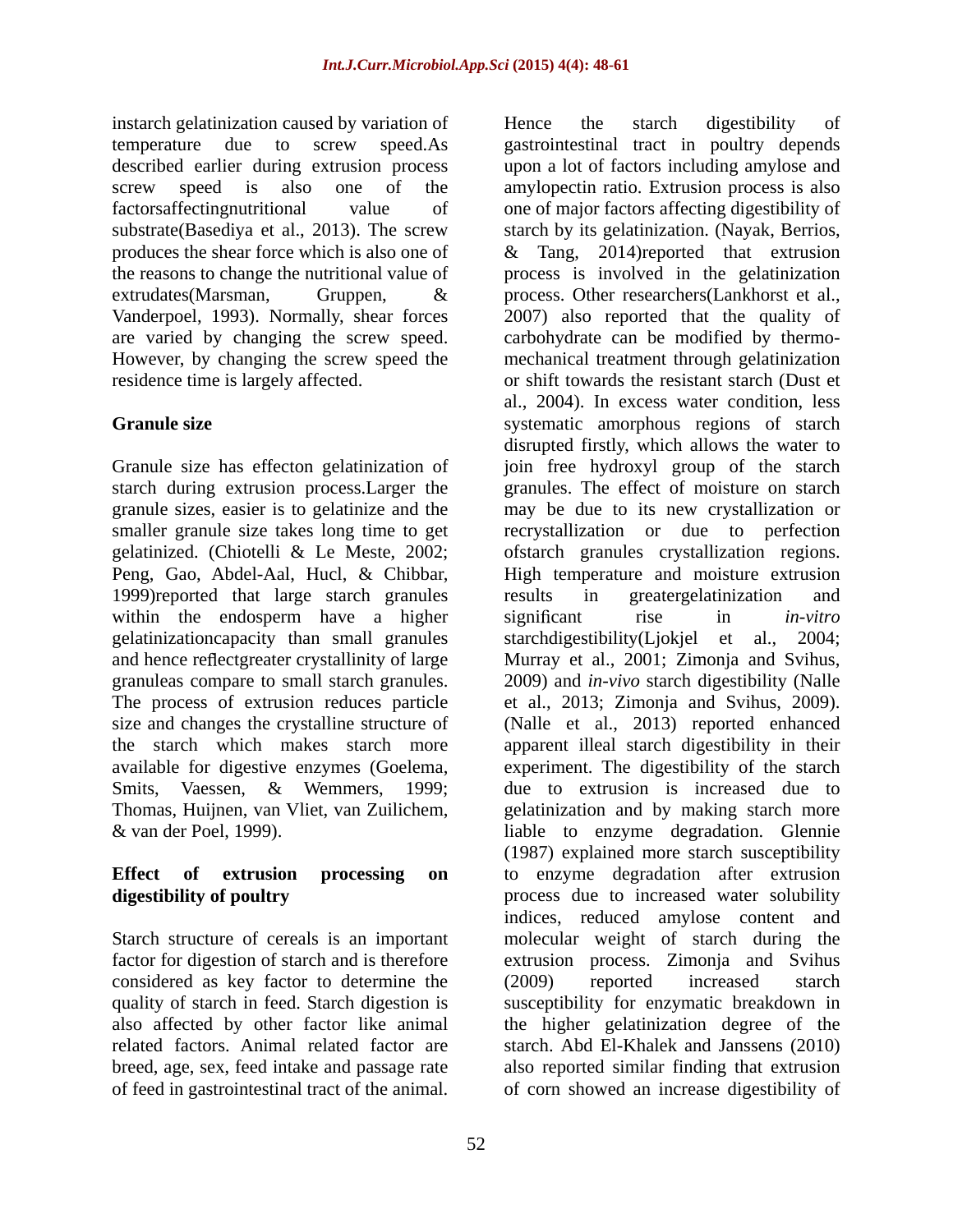content is always considered primary part of digestibility of raw starches during extrusion by process mainly depends upon the process without water might be due to X-ray diffraction patterns) and changes in crystallinity (Al-Marzooqi and Wiseman, 2009). Improved starch gelatinization and digestibility has also been reported by (Liu

starch but it is not true in every situation. extruded diet in broiler. Dahlin and Lorenz processing conditiones, chemical extruded at low-moistures (15g/kg) and low-<br>influences protein digestibility Mahasukhonthachat et al. (2010) reported protein digestibility. Heat processing 400 g/Kg. For maximum benefits from the gelatinization. This process occurs when gelatinized starch internal molecule re-chicken were fed diet containing extruded

starch because of accessibility of digestive associate. Retrogradation process occurs enzymes to starch. Water or moisture more quickly in the amylose based starch the extrusion process. Some studies have to be low in amylopectin based starch and reported that extrusion without water can need more time (Lii et al., 2004). It is also improve the digestibility of the raw generally described that in mono gastric starches (Al-Marzooqi and Wiseman, 2009; animal retrograded starch is resistant to Liu et al., 2013). Improvement in digestion (Eerlingen et al., 1994). This granular disorganization (as evidenced by Hoseney, 1986). To obtain maximum while the process of retrogradation is known process mainly depends upon the concentration of the water (Zeleznak and benefits from extruded diet/ingredients water concentration should be maintained at standard level.

et al., 2013) in dry extrusion. As described earlier extrusion process may Extrusion process is not always considered and proteins. A lot of reasercher have to increase the digestibilty of the ingridients reported positive effect on digestibility of (Davis and Arnold, 1995; Nalle et al., 2013). <br>Although it is considered more benficial 2014; Al-Marzooqi and Wiseman, 2009; method to increase the digestibility of the Arija et al., 2006; Lichovnikova et al., 2004; Some time it has no effect or negative effect should be kept in mind boht possibilities of on the digestibility of the ingridients or feed. increasing and decreasing digestibiltiy can Plavnik and Sklan (1995) have found no happen after the extrusion process. These differences in starch apparent digestibility of possiblities mainly depends upon the (1993) reported lower carbohydrate compostion and other factors. Processing digestibility in high tannin sorghum pattren especailly heat processing of food temperatures (80–100 °C). by denaturation of protein which increase starch decreased rate that was due to alsomodifiyside chains of amino acids increasing extrusion moisture from 250 to which delay the action of digestive enzymes. extrusion process, in case of digestibility, the infuenced amino acid digestibility in extrusion condition should be standardized. growing poultry birds fed ingredients It is necessary to standardize the temperature extruded at high processing temperatures. and moisture during the extrusion process Significantly higher apparent ileal crude because fluctuation in the temperature may protein (CP) digestibility. Marsman et al. be able to affect the gelatinization process of (1997) was reported in broiler fed extruded starch. Retrogradation of starch is also an soybean meal. Improved ileal digestibility of important factor in the process of CP and amino acids in chicken has also been can increases the digestibility of the starch protein by extrusion process (Ahmed et al., 2014; Al-Marzooqi and Wiseman, 2009; Marsman et al., 1997; Nalle et al., 2013). It processing conditiones, chemical influences protein digestibility protein digestibility. Heat processing Al-Marzooqi and Wiseman (2009) reported reported by Arija et al. (2006) when broiler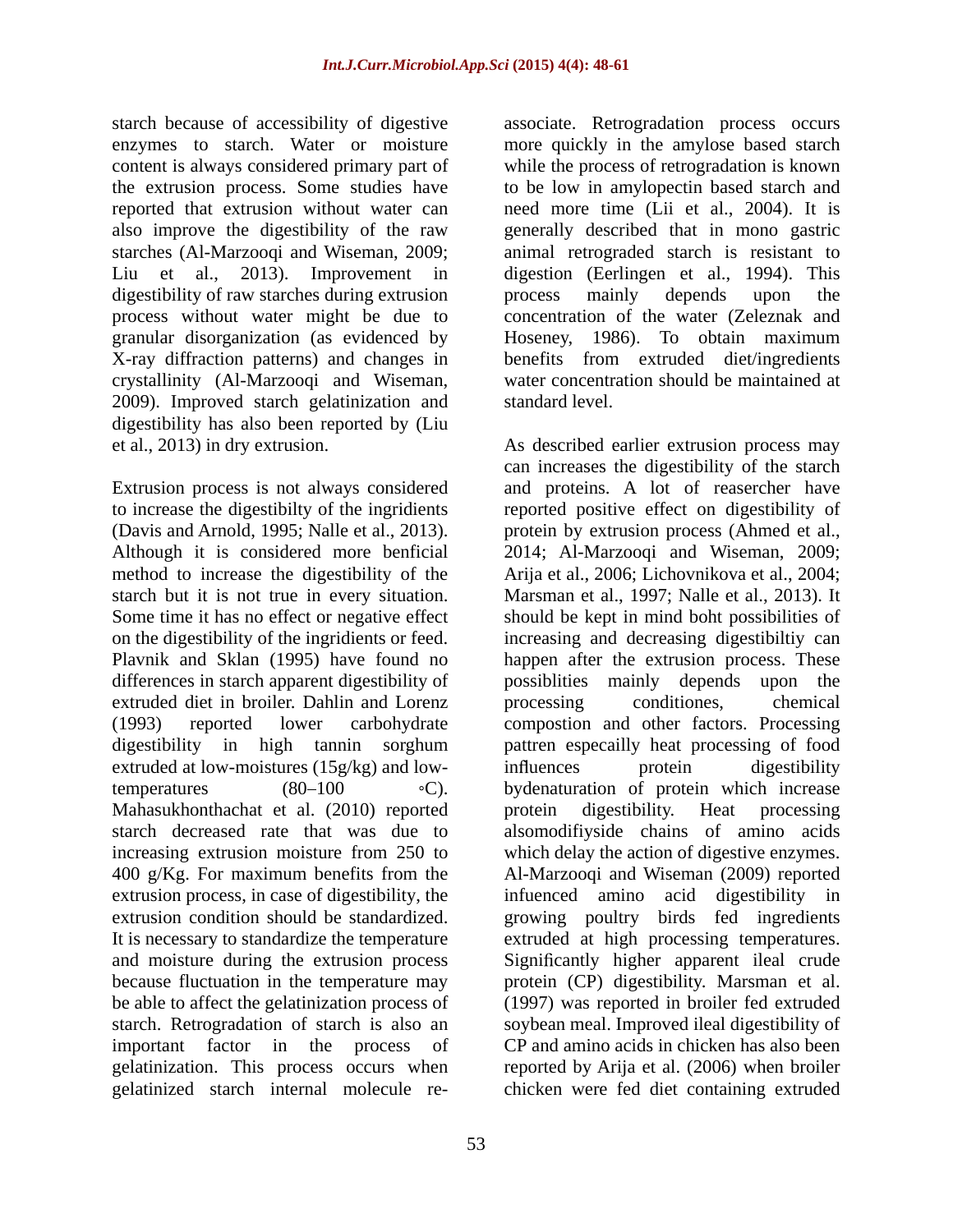kidney bean. Extrued diets in laying hen also increased total tract apparent digestibility feed stuff can decrease protein solubility and (TTAD) of essential amino acids and may also can destroy certain amino acids nitrogen retention (Lichovnikova et al., (Araba and Dale, 1990). Negative effect of 2004). Ahmed et al. (2014) reported increased apparent ileal digestibility of CP and some of AA such as Asp, Glu, Ser, Thr effects can reduce the digestibility of protein and Trp when fed extruded canola meal to and amino acid. Skrede and Krogdahl the chicken. Nalle et al. (2013) reported reduced trypsin inhibitor activity of peas digestibility of all amino acids due to heat following extrusion process. Similarly, treatment of soybean meal by autoclaving at Mariscal-Landin et al. (2002) reported that reducedtrypsin inhibitor actvityin rawand protein and amino acid digestibility results extruded Friléne peas which were supposed has been repoted by Ljokjel et al. (2000) and to increase protein and amino Ljokjel et al. (2004). Similar findings were aciddigestibilities.Similar results have been also observed for amino acid digestibility reported by other workers (Hancock et al., with increased heat treatment, mainly for 1992; Hancock and Bramel-Cox, 1991). As lysine (Martinez Amezcue and Parsons, already discussed that heat treatment can 2007). Some time processing techniques also increase the digestibility of the amino have no effect on the digestibility of the acid. This theory is supported by protein. Fernandezfigares et al. (1995) experiments.

on the bioavailability and digestibility of the digestibility may be attributed due to a lot of factor like fluctuation in the processing condtioned, chemical composition of the **Effect** of extrusion processing on indgirdients and machinary used. Nalle et al. (2013) reported that extrusion had no effect

bioavailability of the amino acids in feed cause differences in growth performance of

stuff (Parsons et al., 1992). Over heating of high extrusion temprature has also been reported by Vanderpoel et al. (1992). These (1985) reported reduced total tract 135°C for 30 minutes. Similar results on the protein.

They reoported increased digestibility of Nalle et al. (2013) reported extrusion amino acid in growing broilerfed heat process of Peas (*Pisum sativum* L.) did not treated (autoclaving) vetch and bitter vetch change apparent ileal protein digestibilty. meals. Fapojuwo et al. (1987) also reported Saalia and Phillips (2011) reported similar 59% increased digestibility (0.449 versus results about *in-vitro* protein digestibility 0.714) when dry extrusion temperature of and fluorodinitrobenzene (FDNB)-available sorghum increased from 50 to 200 °C. lysine between extruded and non-extruded Extrusion process is not always considered amino acid is lysine, which is mostly to have beneficial effect on the digestibilty condsidered first limiting amino acid in creal of the ingridients (Davis and Arnold, 1995). based animal feed, is very susceptible to<br>This process may have no or negative effect heat treatment and can easily react with free protein, amino acid and nitrogen of the milard reaction the availability of the lysine ingridients/feeds. The variation in the reduced so the digestibilty of the feed is peanut meal. One of the most important based animal feed, is very susceptible to heat treatment and can easily react with free sugar cause Milard reaction. Due to this reduced. **Example 20** is a set of the set of the set of the set of the set of the set of the set of the set of the set of the set of the set of the set of the set of the set of the set of the set of the set of the set of t

### **Effect of extrusion processing on performance of poultry**

on apparent ileal protein digestibility. Extruder conditions along with compositon Heat processing have negative effect of the gelatinisation at vairous level which may of ingridients and feed may influences starch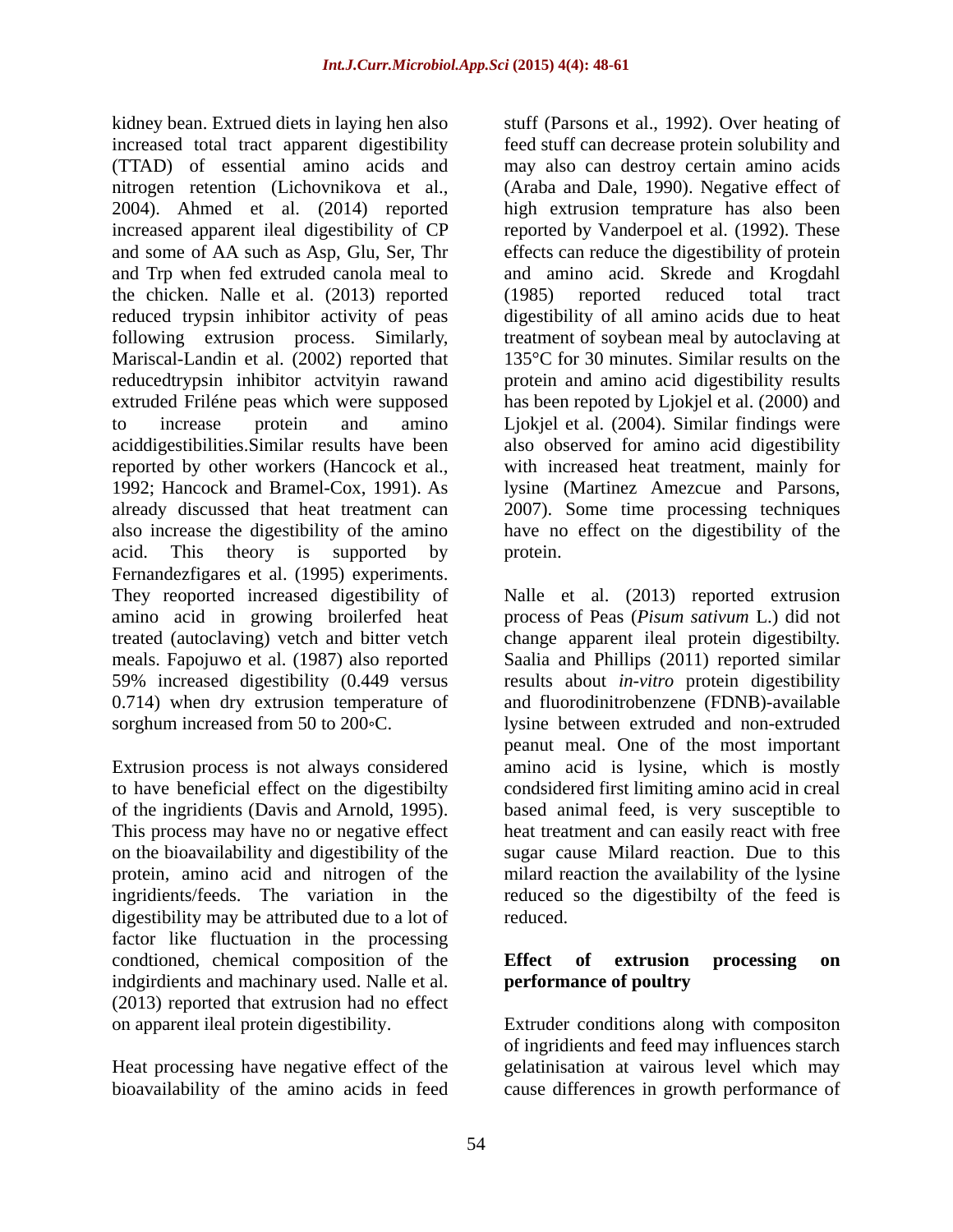the poultry. Different studies described It is considered that extrusion have positive different effect of extrusion on the effect on the performance of the chicken but perfornamce of the poultry there are also some studies which reported (Amornthewaphat et al., 2005; Ljubojević et energative effect of extrusion on the al., 2011; Nageswara et al., 2004; Sloan et al., 1971). Extrusion of corn meal has al. (2005) observed that extruded crushed significantly affected the improvement of corn has a negative effect on performance of production performance of broiler chickens. broilers. Similar results on growth Moritz et al. (2005) observed that extrusion performance of broilers have also been process of corn led to an increase in body reported by Zhuge et al. (1990) when fed weight of broiler chickens, aged 0 to 3 diet having sorghum that was wet-extruded weeks. Furthermore, Marsman et al. (1997) 130/135 °C prior to incorporation into broiler reported improved growth performance of the broilers fed extruded SBM. Conditioning

Extrusion process may also have no effect the extrusion process, such as temperature, on the performance of the poultry humidity, pressure, etc. (Hongtrakul et al., (Nageswara et al., 2004). Sloan et al. (1971) 1998). Table References (Alonso et al., reported that extrusion have no effect on 2000; Camire et al., 1990). weight gain and feed effeciency ratio in broilers. Similar observations were made by On the basis of the reviw, although extruion Naber and Touchbur.Sp (1969). Nageswara technique seems to have more benfits on et al. (2004) also reportedno benefical effect nutritient digestibility and performance in on performance of layer by using different poutlry but extrusion porcess effect on processing techniques on maize-soy or nutrient digestibility and performance of maize soy-palm kernal diets including poultry is in-consistent. The unequivocal extrusion cooking or expander extrusion performance of poultry and nutrient except extrusion processing of the maize soy digestibility was mainly due to variationsin diet which only improved feed utilisation by processing techniques and extrusion efficiency. Similarly, Ljubojević et al. (2011) conditions. To obtain maximun nutrient reported similar production for both digestibility and performance of the poultry extruded and control feed and concluded processing techniques and extrusion there was no expectation that the extrusion conditions should be maintained at standard process had major positive effects.

negative effect of extrusion on performance of chicken. Amornthewaphat et broilers. Similar results on growth diets.

time can change the degree of geletinization Moisture content of diets may also influence of starch. So,degree of geletinization can feed intake (Moritz et al., 2001) and thus can affect the growth rate and body weight of influence the digestibility and performance the poultry. Abd El-Khalek and Janssens of the poultry bird. One explanation for the (2010) reported different degree of variation in results may that these geletiniztion affect the body weight and differences are due to different types of growth rate in pigon. extruders (wet or dry, with one or two extractors) and different condition during 1998). Table References (Alonso et al., 2000; Camire et al., 1990).

> processing techniques and extrusion processing techniques and extrusion levels.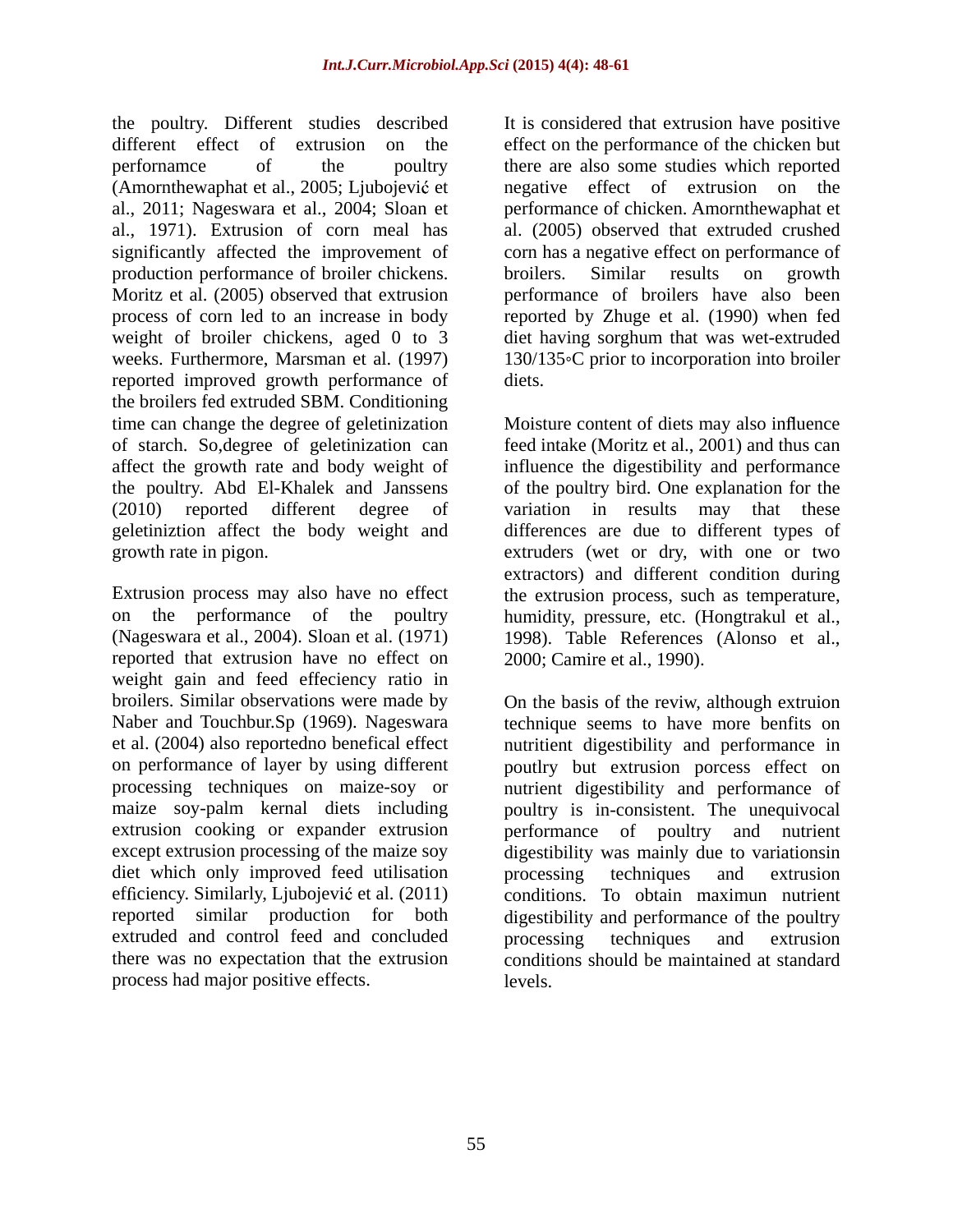|                                                          | <b>Extrusion effect on Digestibility and Performance in Poultry: SUMMARY</b> |                              |                                 |                            |                               |  |
|----------------------------------------------------------|------------------------------------------------------------------------------|------------------------------|---------------------------------|----------------------------|-------------------------------|--|
| <b>Author</b>                                            | <b>Process</b>                                                               |                              | <b>Reasults</b>                 |                            |                               |  |
|                                                          |                                                                              | Geletinization               | Digestibility of Starch         | <b>Digestibility</b>       | Performance                   |  |
|                                                          |                                                                              |                              |                                 | Protein, Nitrogen, amino   |                               |  |
|                                                          |                                                                              |                              |                                 | acids                      |                               |  |
|                                                          |                                                                              |                              |                                 |                            |                               |  |
| <b>Sloan et al., 1971</b>                                | <b>Extrusion</b>                                                             |                              |                                 | $\mathbf{X}$               | $\leftrightarrow$ Performance |  |
| <b>Cheftel, 1979</b>                                     | <b>Extrusion</b>                                                             |                              |                                 | ↑Protein                   |                               |  |
| <b>Hurrell and Carpenter, 1981</b>                       | <b>Extrusion</b>                                                             |                              |                                 | <b>JAmino Acid</b>         | $\mathbf{x}$                  |  |
| <b>Chiang, 1983</b>                                      | <b>Extrusion</b>                                                             |                              |                                 | <b>Amino Acid</b>          |                               |  |
| Skrede and Krogdahl, 1985                                | <b>Extrusion</b>                                                             |                              |                                 | <b>Protein, Amino Acid</b> |                               |  |
| Fapojuwo et al., 1987                                    | <b>Extrusion</b>                                                             | $\mathbf{v}$                 |                                 | $\uparrow$ Protein         |                               |  |
| Bhattacharya et al., 1988                                | <b>Extrusion</b>                                                             | <b>J</b> Geletinization      |                                 | $\mathbf{x}$               | $\overline{\mathbf{v}}$       |  |
| Zhuge et al., 1990                                       | <b>Extrusion</b>                                                             | $\mathbf{X}$                 |                                 |                            | <b>Performance</b>            |  |
| Camire et al., 1990                                      | <b>Extrusion</b>                                                             | $\mathbf{x}$                 | ↑Digestibility                  | $\mathbf{X}$               |                               |  |
| Hancock and Bramel-Cox, 1991                             | <b>Extrusion</b>                                                             |                              |                                 | ↑Nitrogen                  |                               |  |
| Hancock et al., 1992                                     | <b>Extrusion</b>                                                             |                              | $\mathbf{Y}$                    | ↑Nitrogen                  |                               |  |
| Dahlin and Lorenz, 1993                                  | <b>Extrusion</b>                                                             |                              | <b>Digestibility</b>            | $\mathbf{X}$               |                               |  |
| <b>Plavnik and Sklan, 1995</b>                           | <b>Extrusion</b>                                                             |                              | $\leftrightarrow$ Digestibility |                            |                               |  |
| Marsman et al., 1997                                     | <b>Extrusion</b>                                                             |                              |                                 | ↑ CP, Amino Acid           | ↑Performance                  |  |
| Ljokjel et al., 2000                                     | <b>Extrusion</b>                                                             | $\mathbf{Y}$                 |                                 | <b>Protein, Amino Acid</b> |                               |  |
| Alonso et al., 2000                                      | <b>Extrusion</b>                                                             | $\mathbf{X}$                 | ↑Digestibility                  |                            |                               |  |
| Murray et al., 2001                                      | <b>Extrusion</b>                                                             | ↑Geletinization              |                                 |                            |                               |  |
| Sun et al., 2002                                         | <b>Extrusion</b>                                                             | ↑Geletinization              |                                 |                            |                               |  |
| Lichovnikova et al., 2004                                | <b>Extrusion</b>                                                             | $\mathbf{X}$                 |                                 | ↑ Amino Acid               |                               |  |
| <b>Dust et al., 2004</b>                                 | <b>Extrusion</b>                                                             | ↑Geletinization              |                                 | $\mathbf{X}$               | $\mathbf{v}$                  |  |
| Nageswara et al., 2004                                   | <b>Extrusion</b>                                                             | $\mathbf{X}$                 |                                 | $\mathbf{v}$               | $\leftrightarrow$ Performance |  |
| Ljokjel et al., 2004                                     | <b>Extrusion</b>                                                             | ↑Geletinization              |                                 |                            | $\mathbf{X}$                  |  |
| Amornthe waphat et al., 2005                             | <b>Extrusion</b>                                                             | $\mathbf{x}$                 |                                 |                            | $\downarrow$ Performance      |  |
| Moritz et al., 2005                                      | <b>Extrusion</b>                                                             | $\mathbf{X}$                 |                                 |                            | ↑Performance                  |  |
| Milošević et al., 2006                                   | <b>Extrusion</b>                                                             | $\mathbf{v}$                 |                                 | $\mathbf{v}$               | ↑Performance                  |  |
|                                                          | <b>Extrusion</b>                                                             | $\mathbf{X}$                 |                                 | ↑ CP, Amino Acid           |                               |  |
| Arija et al., 2006<br>Martinez Amezcua and Parsons, 2007 | <b>Extrusion</b>                                                             | $\mathbf{v}$                 |                                 | <b>JAmino Acid</b>         |                               |  |
|                                                          |                                                                              | ↑Geletinization              | ↑Digestibility                  | $\mathbf{x}$               |                               |  |
| Zimonja and Svihus, 2009                                 | <b>Extrusion</b>                                                             |                              |                                 |                            |                               |  |
| Marzooq and Wiseman 2009                                 | <b>Extrusion</b>                                                             | ↑Geletinization              | $\mathbf{X}$                    |                            |                               |  |
| Mahasukhonthachat et al., 2010                           | <b>Extrusion</b>                                                             | $\mathbf{X}$<br>$\mathbf{v}$ | <b>Digestibility</b>            |                            |                               |  |
| <b>El-Khalek and Jamssens, 2010</b>                      | <b>Extrusion</b>                                                             |                              | ↑Digestibility                  |                            |                               |  |
| Ljubojević et al., 2011                                  | <b>Extrusion</b>                                                             |                              | $\mathbf{X}$                    |                            | $\leftrightarrow$ Performance |  |
| Liu et al., 2013                                         | <b>Extrusion</b>                                                             |                              | ↑Digestibility                  |                            | $\mathbf{X}$                  |  |
| ↓ Represents decreasing trend                            |                                                                              |                              |                                 |                            |                               |  |
| ↑ Represents Increasing trend                            |                                                                              |                              |                                 |                            |                               |  |
| $\leftrightarrow$ Represents no effect                   |                                                                              |                              |                                 |                            |                               |  |
|                                                          |                                                                              |                              |                                 |                            |                               |  |

- Abd El-Khalek, E., Janssens, G.P.J. 2010. Starch digestibility in peas performance in poultry. *World Poult.*
- Ahmed, A., Zulkifli, I., Farjam, A.S., digestibility of canola meal for Food Chem., 68:159-165.
- 

**References** temperature and moisture conditions Effect of extrusion processing on determined with young broilers. starch gelatinisation and *Anim. Feed. Sci. Tech.,* 153: 113 on ileal apparent amino acid and starch digestibility in peas 130.

- *Sci. J.*, 66: 53–63. **Alonso, R., Aguirre, A., Marzo, F. 2000. Alonso**, R., Aguirre, A., Marzo, F. 2000. Abdullah, N., Liang, J.B. 2014. processing methods on antinutrients Extrusion enhances metabolizable and in vitro digestibility of protein energy and ileal amino acids and starch in faba and kidney beans. Effects of extrusion and traditional *Food Chem.,* 68: 159–165.
- broiler chickens. *Ital. J. Anim. Sci.,* Amornthewaphat, N., Lerdsuwan, S., 13: 44 47. Attamangkune, S. 2005. Effect of Al-Marzooqi, W., Wiseman, J. 2009. Effect of extrusion under controlled feed quality and growth performanceextrusion of corn and feed form on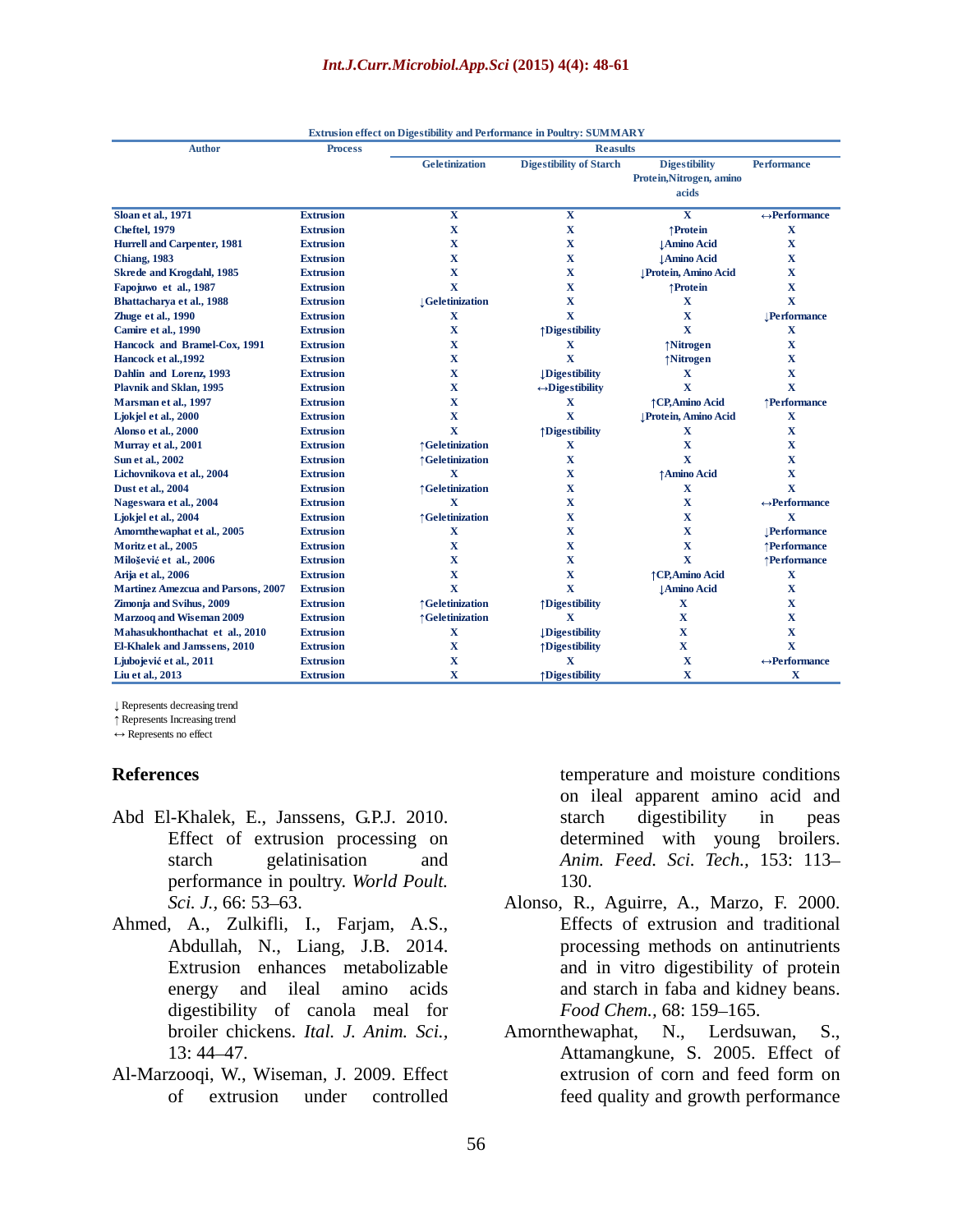- Araba, M., Dale, N.M. 1990. Evaluation of protein solubility as an indicator of 1509.
- Arija, I., Centeno, C., Viveros, A., Brenes,
- Basediya, A.L., Pandey, S., Shrivastava, Effect of process and machine
- Becker, A., Hill, S.E., Mitchell, J.R. 2001. complexes to the behaviour of
- Beuković, D., Beuković, M., Glamočić, D., entertained performance and intestinal Milošević, N., Ljubojević, D. 2010. Effect of the level of trypsin  $19: 121-131$ . organs. *Contemporary Agric.,* 59:
- Bhandari, B., D'Arcy, B., Young, G. 2001. cooking process: a review. *Int. J.*
- Bhatnagar, S., Hanna, M.A. 1994a. Amylose corn starches. *Cereal Chem.,* 71:
- 
- of poultry in a tropical environment. Bhattacharya, M., Hanna, M.A. 1985. *Poultry Sci.,* 84: 1640–1647. Extrusion processing of wet corn gluten meal. *J. Food Sci.,* 50: 1508 1509.
- overprocessing soybean-meal. Bhattacharya, S., Das, H., Bose, A.N. 1988. *Poultry Sci.*, 69: 76–83. Effect of extrusion process variables A., Marzo, F., Illera, J.C., Silvan, G. wheat-flour blends. *Food Chem.,* 28: 2006. Nutritional evaluation of raw on invitro protein digestibility of fish  $225 - 231$ .
- and extruded kidney bean (*Phaseolus*  Bjorck, I., Asp, N.G., Birkhed, D., *vulgaris* l. var. Pinto) in chicken Lundquist, I. 1984. Effects of diets. *Poultry Sci.*, 85: 635–644. **processing on availability of starch** S.P., Khan, K.A., Nema, A. 2013. extrusion cooking of wheat flours for digestion invitro and invivo - i and starch. *J. Cereal Sci.*, 2: 91–103.
- parameters on physical properties of Brenes, A., Viveros, A., Centeno, C., Arija, extrudate during extrusion cooking I., Marzo, F. 2008. Nutritional value of sorghum, horse gram and defatted soy flour blends. *J. Food Sci. Tech.* (*Cicer arietinum* L.) for growing *Mys.,* 50: 44 52. chickens. *Span J. Agric. Res.,* 6: Brenes, A., Viveros, A., Centeno, C., Arija, I., Marzo, F. 2008. Nutritional value of raw and extruded chickpeas 537 545.
- Relevance of amylose-lipid Buchanan, N.P., Lilly, K.G.S., Moritz, J.S. thermally processed starches. *Starch- Starke*, 53: 121–130. 2010. The effects of diet formulation, manufacturing technique, and performance and intestinal morphology. *J. Appl. Poultry Res.,* 19: 121–131.
- inhibitors and thermal processing of Camire, M.E., Camire, A., Krumhar, K. soybeans to the size of broilers 1990. Chemical and nutritional 346 354. *Crit. Rev. Food Sci.,* 29: 35 57. changes in foods during extrusion.
- Flavour retention during high of sugar on the extrusion of maize temperature short time extrusion grits and wheat flour. *Int. J. Food* Carvalho, C.W.P., Mitchell, J.R. 2000. Effect *Sci. Tech.,* 35: 569–576.
- Food Sci. Tech., 36: 453–461. Cheftel, J.C. 1979. Proteins and amino lipid complex-formation during aspects of food processing. single-screw extrusion of various Tannenbaum, S.R. (Ed.), Marcel acids. In: Nutritional and safety aspects of food processing. Tannenbaum, S.R. (Ed.), Marcel Dekker, New York. Pp. 153-213.
- 582–587. Chiang, B.Y., Johnson, J.A. 1977. Bhatnagar, S., Hanna, M.A. 1994b. Measurement of total and gelatinized Extrusion processing conditions for starch by glucoamylase and omilronamylose lipid complexing. *Cereal*  toluidine reagent. *Cereal Chem.,* 54: *Chem.,* 71: 587–593. 429–435. Chiang, B.Y., Johnson, J.A. 1977. 429 435.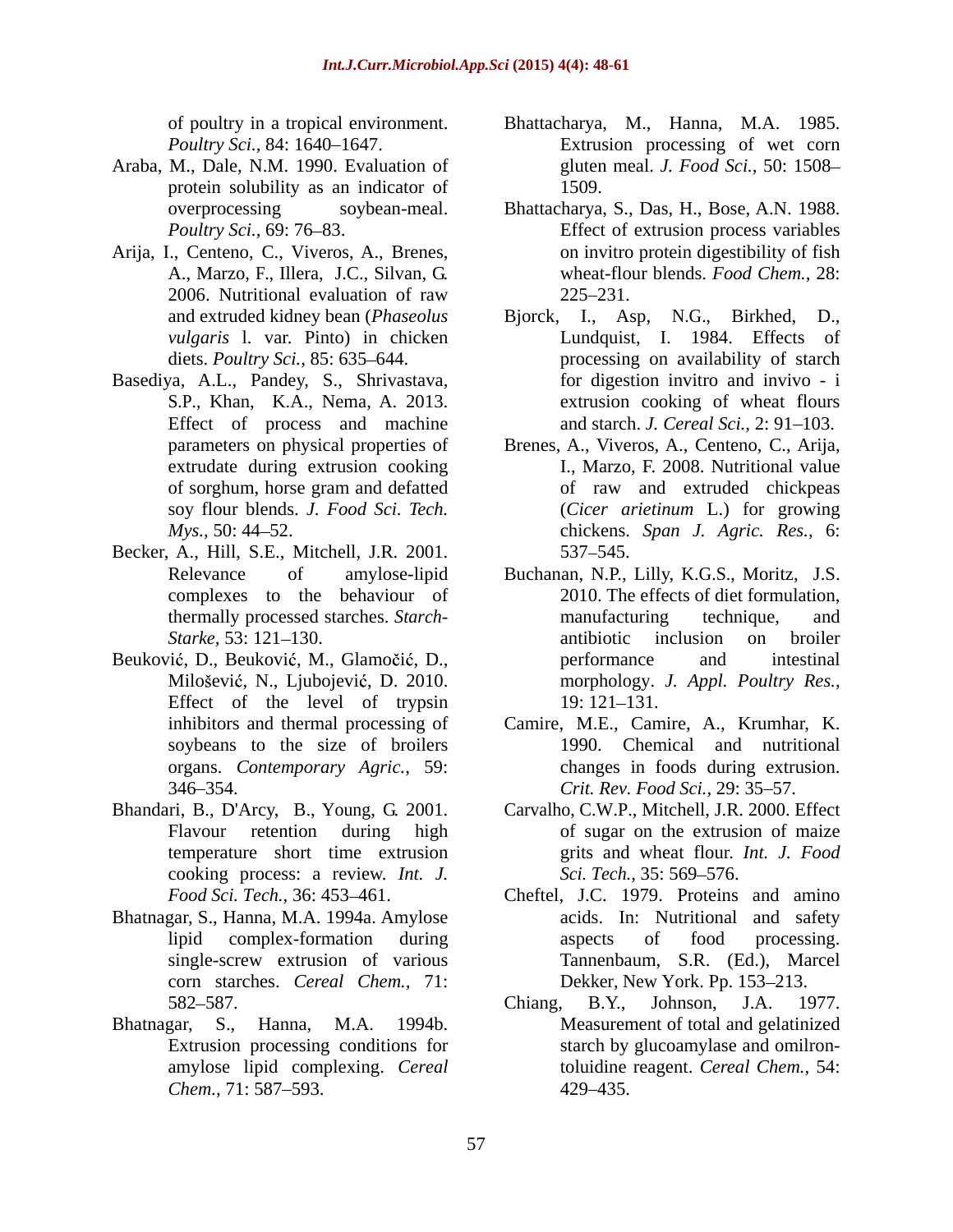- Chiang, G.H. 1983. A simple and rapid high-<br>invitro protein digestibility of performance liquid-chromatographic sorghum. *J. Food Sci.*, 5: 218–219. derivative. *J. Agr. Food Chem.,* 31:
- Chiotelli, E., Le Meste, M. 2002. Effect of small and large wheat starch
- Colonna, P., Mercier, C. 1985. *Pisum-* Carbohydrates. 6. Gelatinization and Sci., 54: 950–957.
- Dahlin, K.M., Lorenz, K.J. 1993.
- Davis, D.A., Arnold, C.R. 1995. Effect of two extrusion processing conditions
- Dust, J.M., Gajda, A.M., Flickinger, E.A., composition and in vitro digestion of  $78:109-126$ .
- 
- Eerlingen, R.C., Jacobs, H., Delcour, J.A. 1994. Enzyme-resistant starch. 5. susceptibility. *Cereal Chem.,* 71:
- Fapojuwo, O.O., Maga, J.A., Jansen, G. R.

invitro protein digestibility of

- procedure for determination of Fernandezfigares, I., Perez, L., Nieto, R., furosine, lysine-reducing sugar Aguilera, J.F., Prieto, C. 1995. The 1373 1374. amino-acid digestibility of growing effect of heat-treatment on ileal broilers given vetch and bitter vetch meals. *Anim. Sci.*, 60: 493–497.
- granules on thermomechanical Galloway, G.I., Biliaderis, C.G., Stanley, behavior of starch. *Cereal Chem.,* 79: 86 293. of amylose-glyceryl monostearate *sativum* and Vicia-Faba Galloway, G.I., Biliaderis, C.G., Stanley, D.W. 1989. Properties and structure complexes formed in solution or on extrusion of wheat-flour. *J. Food Sci.,* 54: 950–957.
- melting of maize and pea starches Ghiasi, K., Varrianomarston, E., Hoseney, with normal and high-amylose R.C. 1982. Gelatinization of wheatgenotypes. *Phytochemistry.* 24: 1667 1674. interaction. *Cereal Chem.,* 59: 86 Ghiasi, K., Varrianomarston, E., Hoseney, R.C. 1982. Gelatinization of wheat starch. 2. Starch-surfactant 88.
- Carbohydrate digestibility of Glennie, C.W. 1987. Physicochemical laboratory-extruded cereal-grains. *Cereal Chem., 70: 329–333. Cereal Chem., 70: 329–333. Cereal Chem., 70: 329–333. Cereal chem., 70: 329–333.* Glennie, C.W. 1987. Physicochemical properties of sorghum starch thermally treated by different methods. *Starch-Starke,* 39: 273 276.
- on the digestibility of four cereal Goelema, J.O., Smits, A., Vaessen, L.M., grains for penaeusvannamei. Wemmers, A. 1999. Effects of *Aquaculture,* 133: 287–294. pressure toasting, expander treatment Burkhalter, T.M., Merchen, N.R., parameters of protein and starch in a Fahey, G.C. 2004. Extrusion mixture of broken peas, lupins and conditions affect chemical faba beans. *Anim. Feed Sci. Tech.,* and pelleting on in vitro and in situ 78: 109–126.
- select food ingredients. *J. Agr. Food* Gracia, M.I., Lázaro, R., Latorre, M.A., *Chem.,* 52: 2989 2996. Medel, P., Aranibar, M.J. 2010. The Eastman, J., Orthoefer, F., Solorio, S. 2001. Using extrusion to create breakfast manufacturing technique and cereal products. *Cereal Food World,* 46: 468–471. The performance and intestinal effects of diet formulation, manufacturing technique and antibiotic inclusion on broiler performance and intestinal morphology. *J. Appl. Poultry Res.,* 19: 121–131.
	- Effect of retrogradation of waxy Hakulin, S., Linko, Y.Y., Linko, P., Seiler, maize starch on enzyme K., Seibel, W. 1983. Enzymatic 351 355. htst-extruder. *Starke,* 35: 411 414. conversion of starch in twin-screw
	- 1987. Effect of extrusion cooking on 1992. Extrusion of sorghum Hancock, J.D., Hines, R.H., Gugle, T.L. 1992. Extrusion of sorghum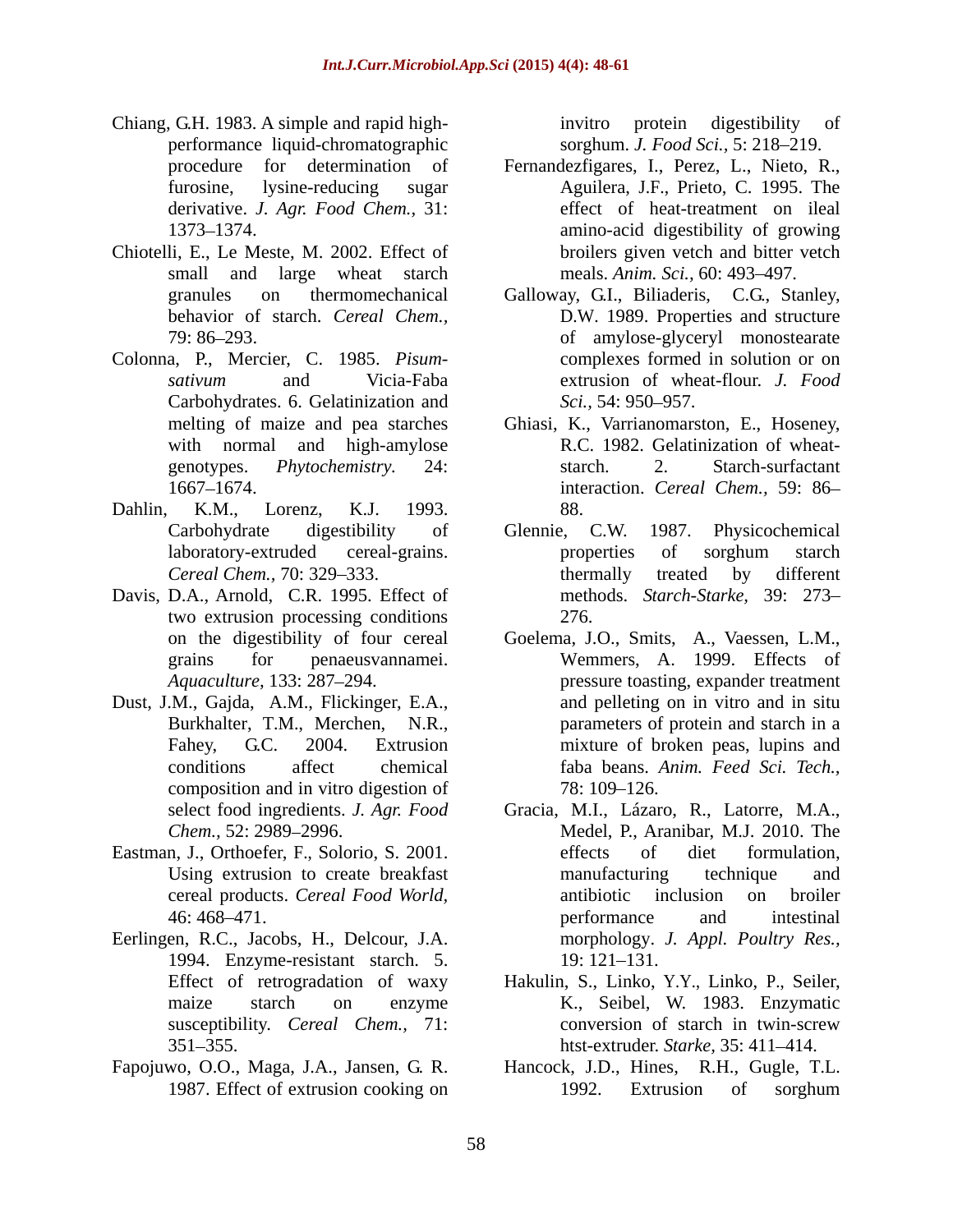improves growth performance and

- Hancock, J.D., Bramel-Cox, P.J. 1991. Use
- of carbohydrate sources on weanling Technol-Leb., 30: 754–761.
- Hoover, R., Manuel, H. 1996. The effect of
- Hurrell, R.F., Carpenter, K.J. 1981. The estimation of available lysine in 84:83-95.
- Jain, D., Mridula, D., Neharika, T. 2013. characteristics of rice/maize based
- Khattak, F.M., Pasha, T.N., Hayat, Z., Mahmud, A. 2006. Enzymes in poultry nutrition. *J. Anim. Pl. Sci.,*
- on the nutritional value of canine Sci. Nutr., 20: 249–273.
- soybeanmeal and whole soybean Lichovnikova, M., Zeman, L., Kracmar, S., nutrient digestibility in finishing extrusion process on the digestibility pigs. *J. Anim. Sci.,* 70: 64 64. of feed given to laying hens. *Anim.*  Klecker, D. 2004. The effect of the *Feed Sci. Tech., 116: 313-318.*
- of agronomic conditions, genetics Lii, C.Y., Lai, V.M.F., Shen, M.C. 2004. and processing to improve utilization Changes in retrogradation properties of sorghum grain. Kansas State University Swine Day. *Report*  and molecular properties. *Cereal Progress,* 641: 15–20. *Chem., 81: 392–398.* of rice starches with amylose content *Chem.,* 81: 392–398.
- Hongtrakul, K., Goodband, R.D., Behnke, Lin, S., Hsieh, F., Huff, H.E. 1997. Effects K.C., Nelssen, J. L., Tokach, M.D., of lipids and processing conditions Bergstrom, J.R., Kim, I.H. 1998. on degree of starch gelatinization of The effects of extrusion processing extruded dry pet food. *Food Sci.* of lipids and processing conditions *Technol–Leb.,* 30: 754–761.
	- pig performance. *J. Anim. Sci.,* 76: Liu, S.Y., Selle, P.H., Cowieson , A.J. 2013. 3034–3042. Strategies to enhance the heat-moisture treatment on the sorghum-based diets. *Anim. Feed* structure and physicochemical Sci. Tech., 181: 1–14. Strategies to enhance the performance of pigs and poultry on *Sci. Tech.,* 181: 1–14.
	- properties of normal maize, waxy Ljokjel, K., Harstad, O.M., Skrede, A. maize, dull waxy maize and 2000. Effect of heat treatment of amylomaize V starches. *J. Cereal* soybean meal and fish meal on *Sci.*, 23: 153–162. **amino** acid digestibility in mink and dairy cows. *Anim. Feed Sci. Tech.,* 84: 83–95.
	- foodstuffs after maillard reactions. Ljokjel, K., Sorensen, M., Storebakken, T., *Prog. Food Nutr. Sci.,* 5: 159–176. Skrede, A. 2004. Digestibility of Study on the effect of machine mink (Mustela vison) fed diets operative parameters on physical processed by different extrusion fruit/vegetable pulp fortified Ljokjel, K., Sorensen, M., Storebakken, T., Skrede, A. 2004. Digestibility of protein, amino acids and starch in conditions. *Can. J. Anim. Sci.,* 84: 673–680.
	- extrudates. *Agric. Eng. Int. CIGR J.,* 15: 231–242. Stanačev, V. 2011. The nutritive Ljubojević, D.B., Milošević, N., Bjedov, S.,<br>Stanaćev, V. 2011. The nutritive value of extruded corn in nutrition of broiler chickens. *Biotechnol. Anim. Husbandry, 27: 1733-1740.*
- 16: 1–8. Lund, D. 1981. Influence of time, Lankhorst, C., Tran, Q.D., Havenaar, R., temperature, moisture, ingredients<br>
Hendriks, W.H., van der Poel, and processing conditions on starch<br>
A.F.B. 2007. The effect of extrusion and processing conditions on starch<br>
gela temperature, moisture, ingredients and processing conditions on starch gelatinization. *CRC Crit. Rev. Food Sci. Nutr.,* 20: 249–273.
	- diets as assessed by in vitro Mahasukhonthachat, K., Sopade, P.A., indicators. *Anim. Feed Sci. Tech.,* Gidley, M.J. 2010. Kinetics of starch 138: 285 297. digestion and functional properties of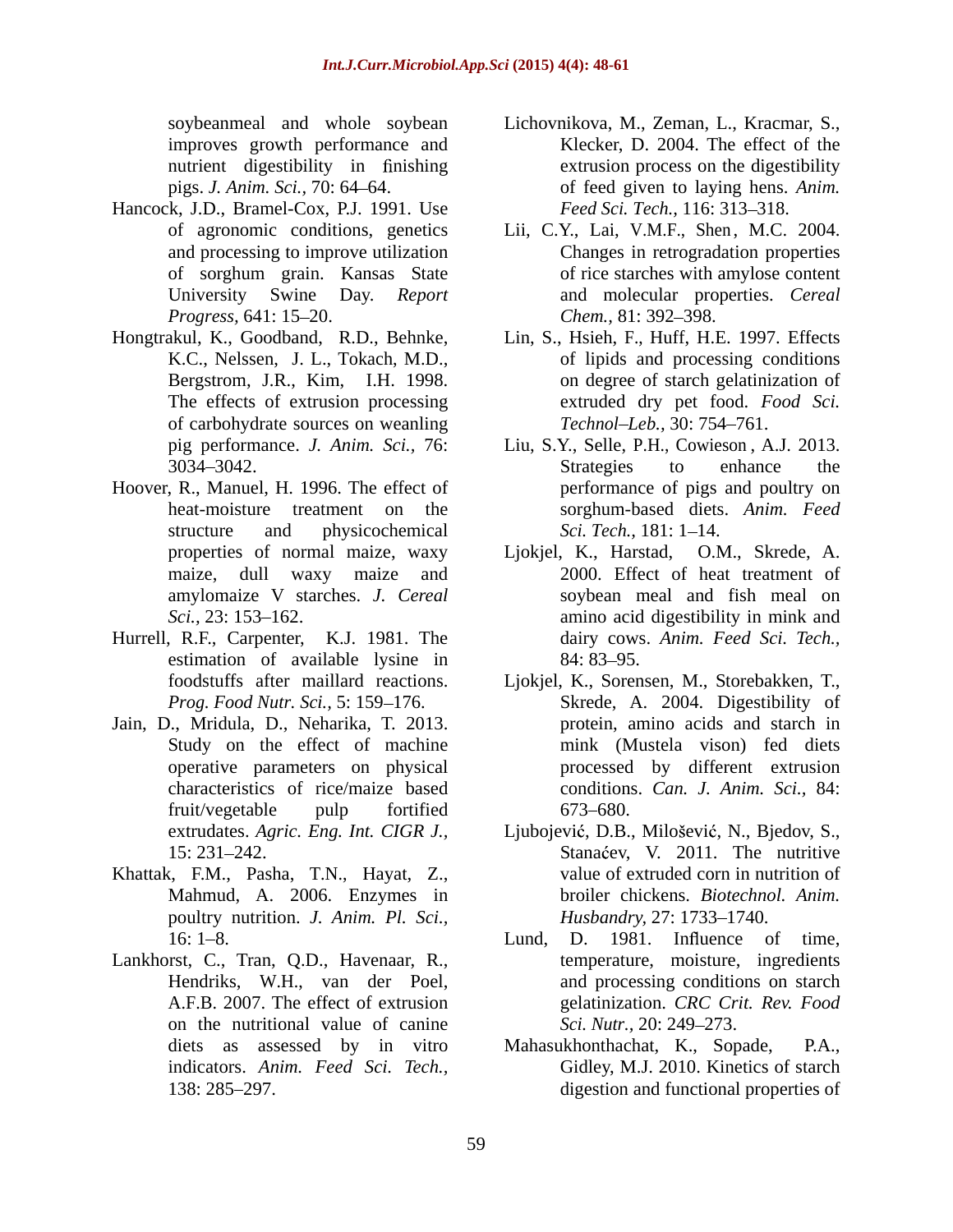twin-screw extruded sorghum. *J.* 

- Mariscal-Landin, G., Lebreton, Y., Seve, B. 2002. Apparent and standardised true Theorem week broiler performance and amino acids from faba bean, lupin
- and untoasted soybean meal. *Eaap*. *J. Anim. Sci.*, 79: 435–444.
- Marsman, G.J.P., Gruppen, H., vanderPoel, effect of thermal processing and Sci., 48: 1583–1586.
- Martinez Amezcue, C., Parsons, C.M. 2007. *Poultry Sci.*, 39: 171–174. grains with soluble. *Poultry Sci.,* 86:
- Mira, I., Persson, K., Villwock, V.K. 2007. *J. Anim. Vet. Sci.*, 6: 25–30. normal and waxy wheat starch in
- Moritz, J.S., Beyer, R.S., Wilson, K.J., Fairchild, F.J. 2001. Effect of *Sci.*, 71: 133–140.
- Moritz, J.S., Parsons, A.S., Buchanan, N.P., Calvalcanti, W.B., Cramer, K.R.,

*Cereal Sci.,* 51: 392 401. gelatinizing dietary starch through ileal digestibility of protein and metabolism. *J. Appl. Poultry Res.,* Beyer, R.S. 2005. Effect of feed processing on zero- to three week broiler performance 14: 47–54.

- and pea, provided as whole seeds, Murray, S.M., Flickinger, E.A., Patil, A.R., dehulled or extruded in pig diets. Merchen, N.R., Brent, J.L., Fahey, *Anim. Feed Sci. Tech., 97: 183-198.* **G.C. 2001.** In vitro fermentation Marsman, G.J.P., Gruppen, H., Vanderpoel, characteristics of native and A.F.B. 1993. Effect of extrusion on processed cereal grains and potato the in vitro digestibility of toasted Merchen, N.R., Brent, J.L., Fahey, G.C. 2001. In vitro fermentation characteristics of native and processed cereal grains and potato starch using ileal chyme from dogs. *J. Anim. Sci.,* 79: 435 444.
	- Public, 461–465. Naber, E.C., Touchbur.Sp, 1969. Effect of A.F.B., Kwakkel, R.P., Verstegen, milling of starch on growth and M.W.A., Voragen, A.G.J. 1997. The energy utilization by chick. *Poultry* hydration, gelatinization and ball milling of starch on growth and energy utilization by chick. *Poultry Sci.,* 48: 1583–1586.
	- enzyme treatments of soybean meal Nageswara, A.R., Reddy, V.R., Reddy, on growth performance, ileal nutrient A.S.K. 2004. Effect of processing of digestibilities, and chyme feeds by pelleting, extrusion cooking characteristics in broiler chicks. and expander extrusion on the *Poultry Sci.,* 76: 864 872. performance of layers. *Indian J.* Nageswara, A.R., Reddy, V.R., Reddy, A.S.K. 2004. Effect of processing of *Poultry Sci., 39: 171–174.*
	- Effect of increased heat processing Nalle, C.L., Ravindran, G., Ravindran, V. and particle size on phosphorus 2013. Extrusion of peas (Pisum bioavailability in corn distillers dried *sativumL*.): Effects on the apparent 331 337. nutrient digestibility of broilers. *Am.*  2013. Extrusion of peas (*Pisum* metabolisable energy and ileal *J. Anim. Vet. Sci., 6:* 25–30.
	- On the effect of surface active agents Nayak, B., Berrios, J.D., Tang, J.M. 2014. and their structure on the Impact of food processing on the temperature-induced changes of glycemic index (GI) of potato products. *Food Res. Int.,* 56: 35 46.
	- aqueous suspension. Part I. Pasting Parsons, C.M., Hashimoto, K., Wedekind, and calorimetric studies. *Carbohyd.* K.J., Han, Y., Baker, D.H. 1992. *Polym.*, 68: 665–678. **Effect** of overprocessing on Cramer, K.R., McKinney, L.J., energy in soybean-meal. *Poultry*  Effect of overprocessing on availability of amino-acids and *Sci.,* 71: 133–140.
	- moisture addition at the mixer to a<br>
	corn-soybean-based diet on broiler Hucl, P., Chibbar, R.N. 1999. corn-soybean-based diet on broiler performance. *J. Appl. Poultry Res.,* Separation and characterization of A- 10: 347 353. and B-type starch granules in wheat endosperm. *Cereal Chem.,* 76: 375 379.